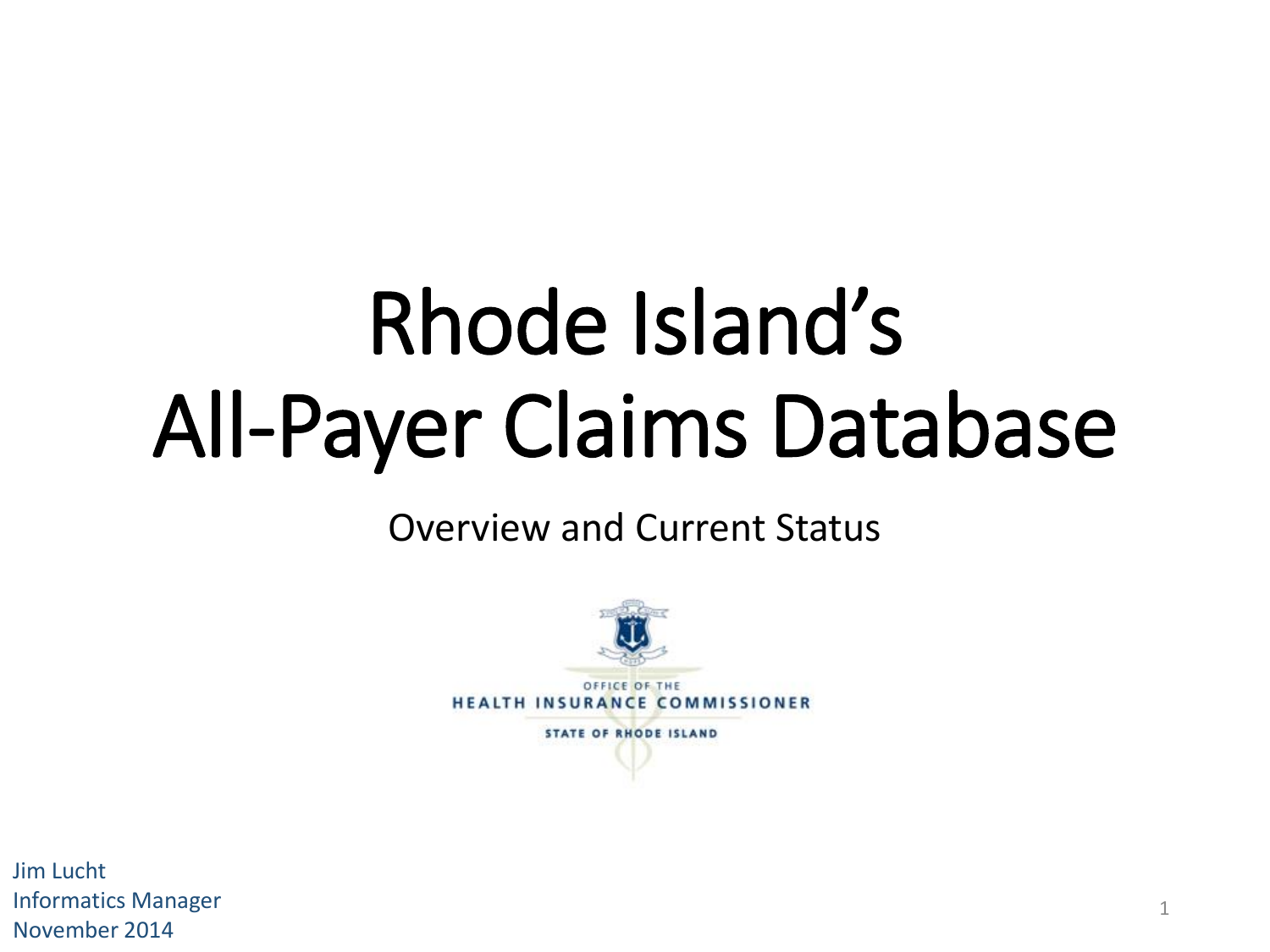## APCD: Big Picture

- Mission:
	- Build a robust database that helps identify areas for improvement, growth, and success across the health care system.
	- Provide meaningful comparison data to inform the decisions that consumers, payers, providers, researchers, and state agencies make.
- The project will produce data and reports that are:
	- Robust and complete
	- Accessible and well-used
	- Trusted
	- Relevant

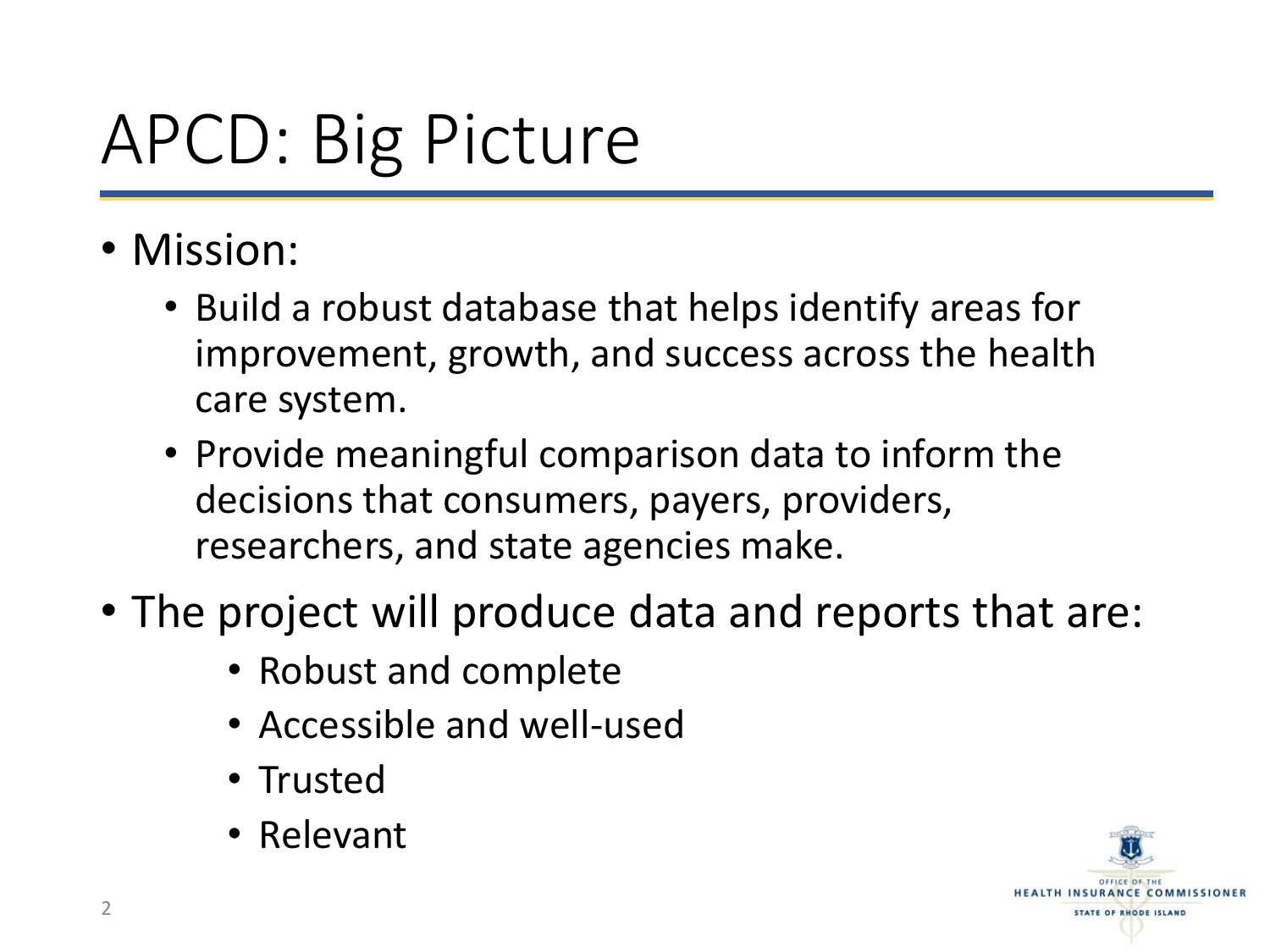#### What it is

- Central repository of all claims, 15+ feeds
- Includes commercial, self-insured, Medicare, Medicaid for entities >3000 lives
- Membership, medical & pharmacy claims, providers, 2011-onward
- No PII- elaborate privacy scheme, opt-out
- Value adds: risk adjustment, episode grouper
- Analytic layer with BI for flexible analysis and visualization

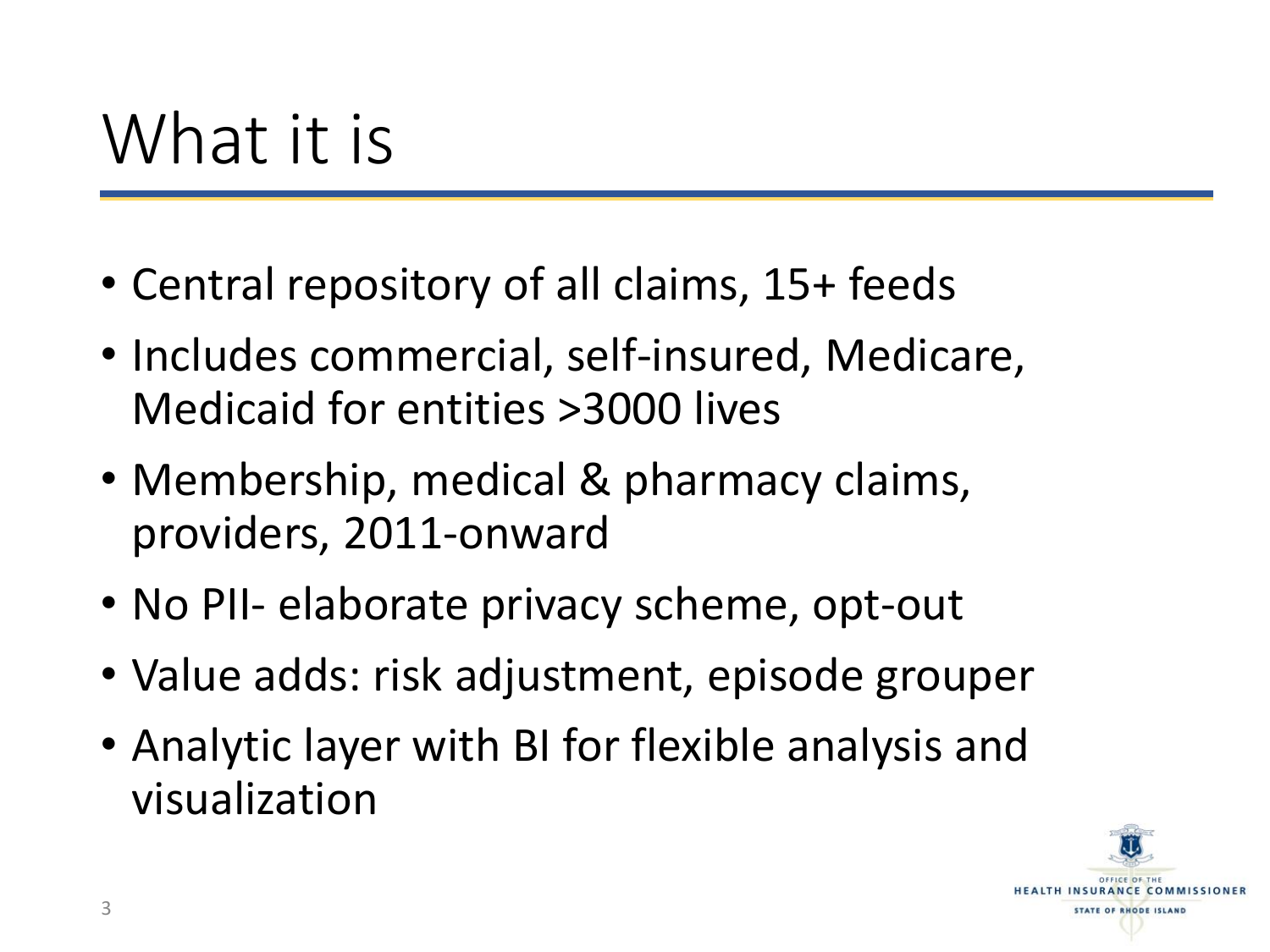### Project Timeline

- Law passed in 2008
- First real funding opportunity in late 2012
- Long stakeholder review process with ACLU & others 11/2012- 5/2013
- Regs approved in 7/2013
- First data submitted 5/15/2014 (membership)
- First claims data in (3/2014), historical data flowing
- Analytic vendor started 9/1/14
- On-track for first reports 11/30/2014
- Additional report packages throughout 2015

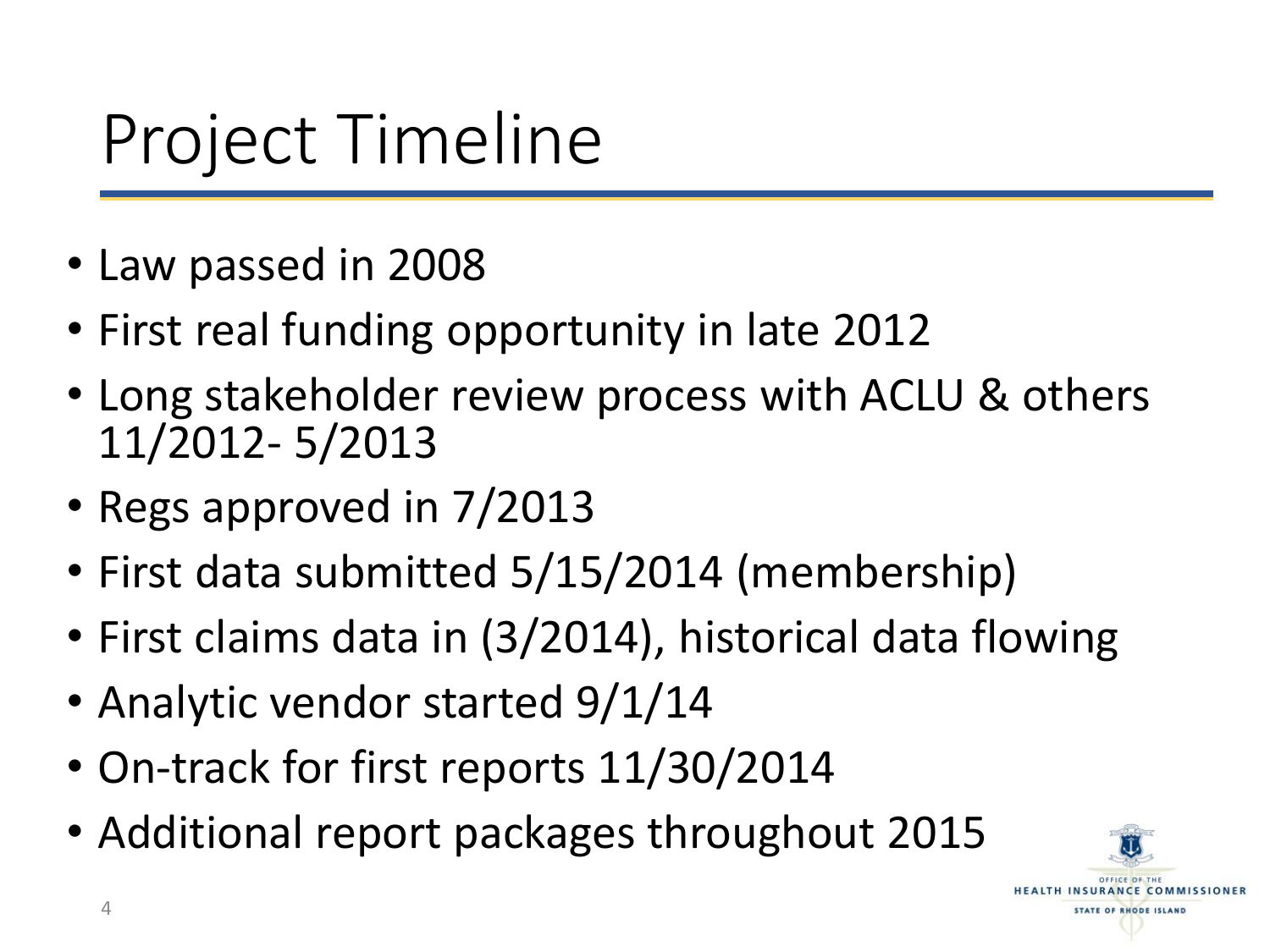#### Project Timeline



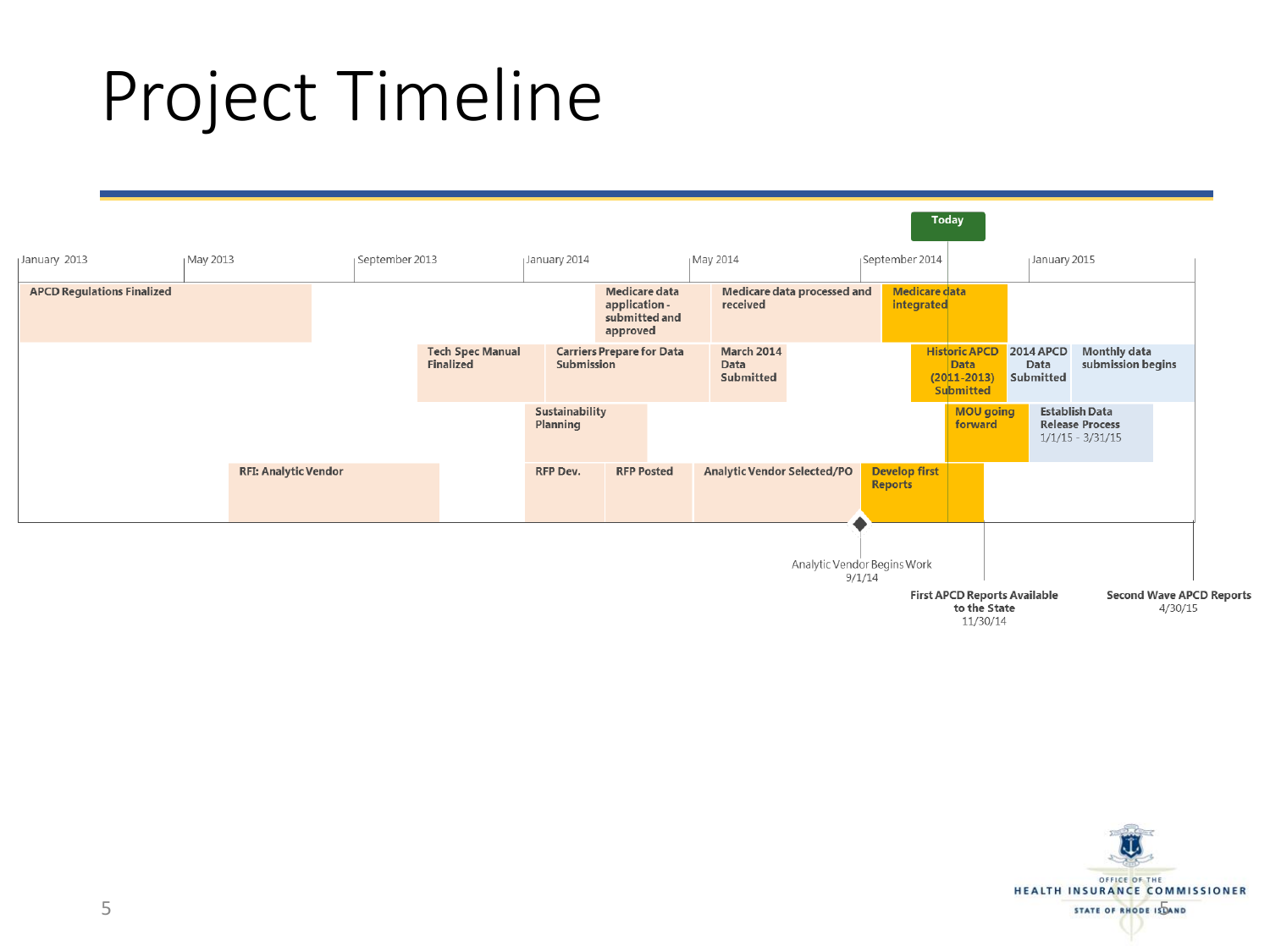# What types of data will the APCD have?

- Public release *(select elements)*
	- Diagnoses
	- Procedure codes
	- Allowed amount and patient cost sharing
	- Three-digit zip code
	- Insurer and product type, HSRI flag
	- Dates of service (month only)
	- For more information, please see the adopted regulations: http://sos.ri.gov/documents/archives/regdocs/released/pdf/DOH/7305.pdf
- Internal or restricted release *(select elements)*
	- Claim and Line-level data
	- Provider or institution name
	- Five-digit patient zip, town
	- Unique member ID
	- Date of service (to the day)

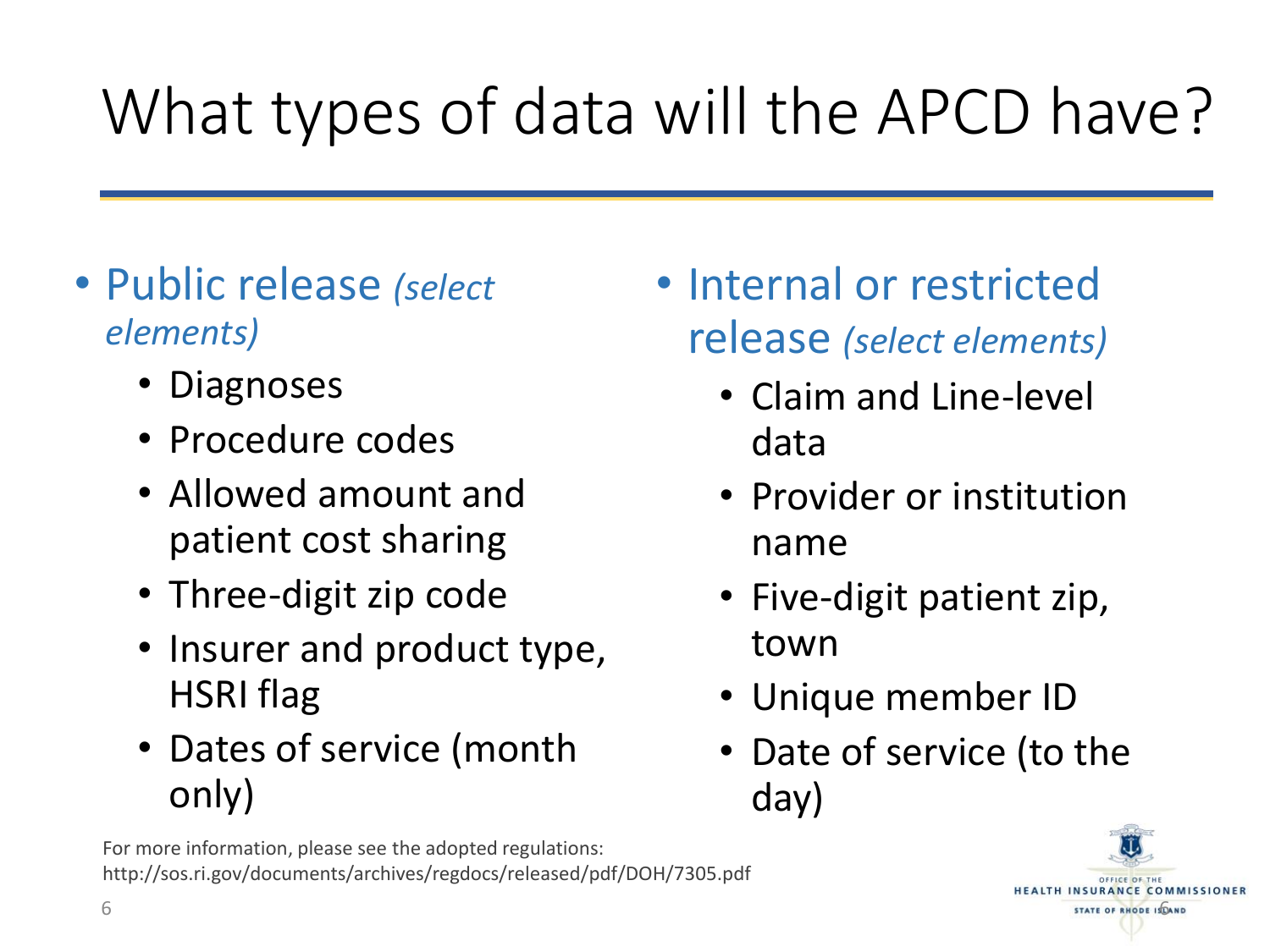#### APCD Data: Keep in Mind…

- Due to stringent privacy protections in the founding legislation and regulations, the APCD cannot hold certain PHI, such as:
	- Census Tract-level data
	- Patient names, addresses, social security numbers
- However, the APCD will create a hashed Master Patient Identifier using a separate lockbox vendor that enables longitudinal tracking, readmission and frequency analyses, churn reports and statewide data analyses

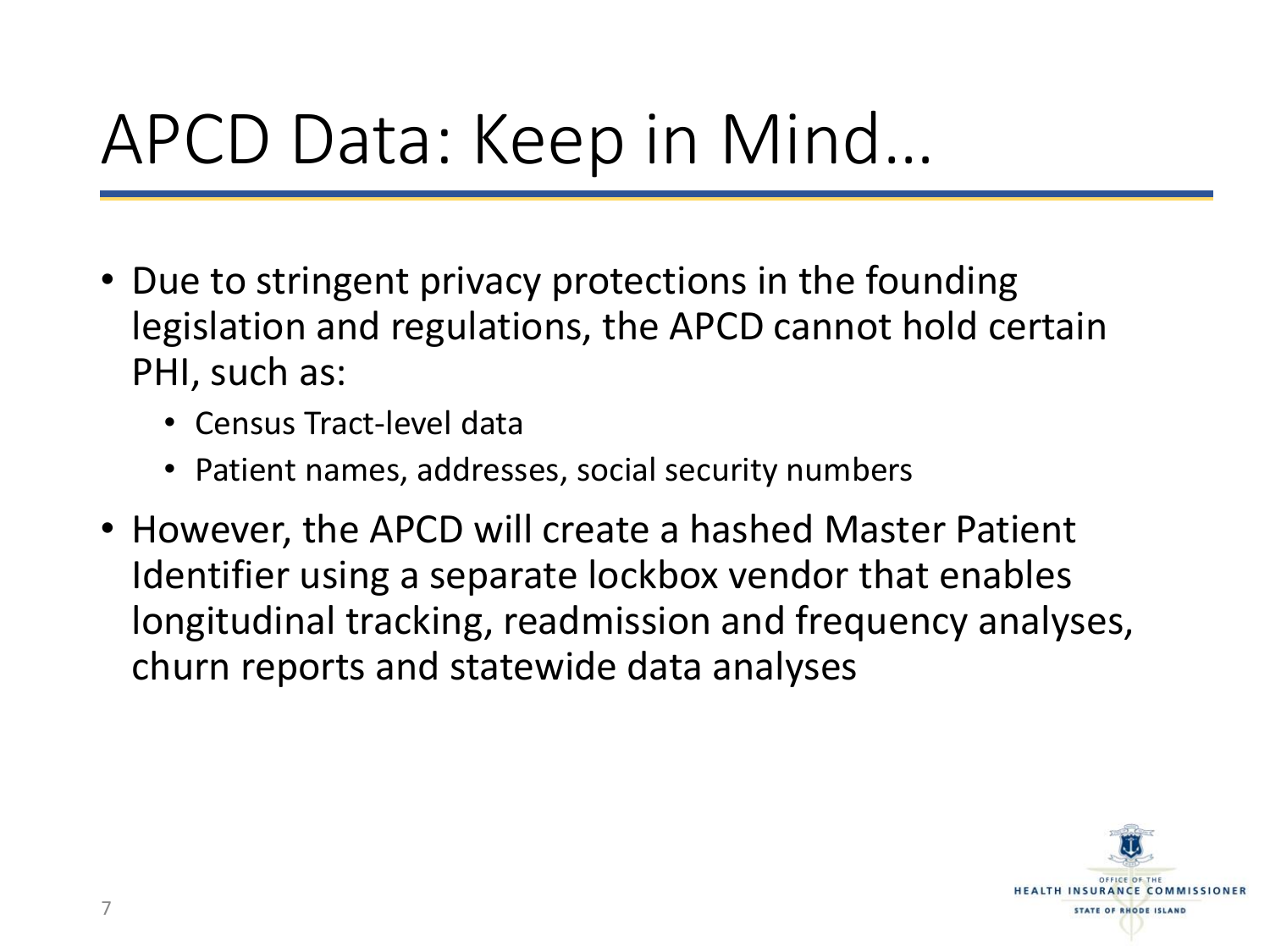#### Data Collection and Analysis Process



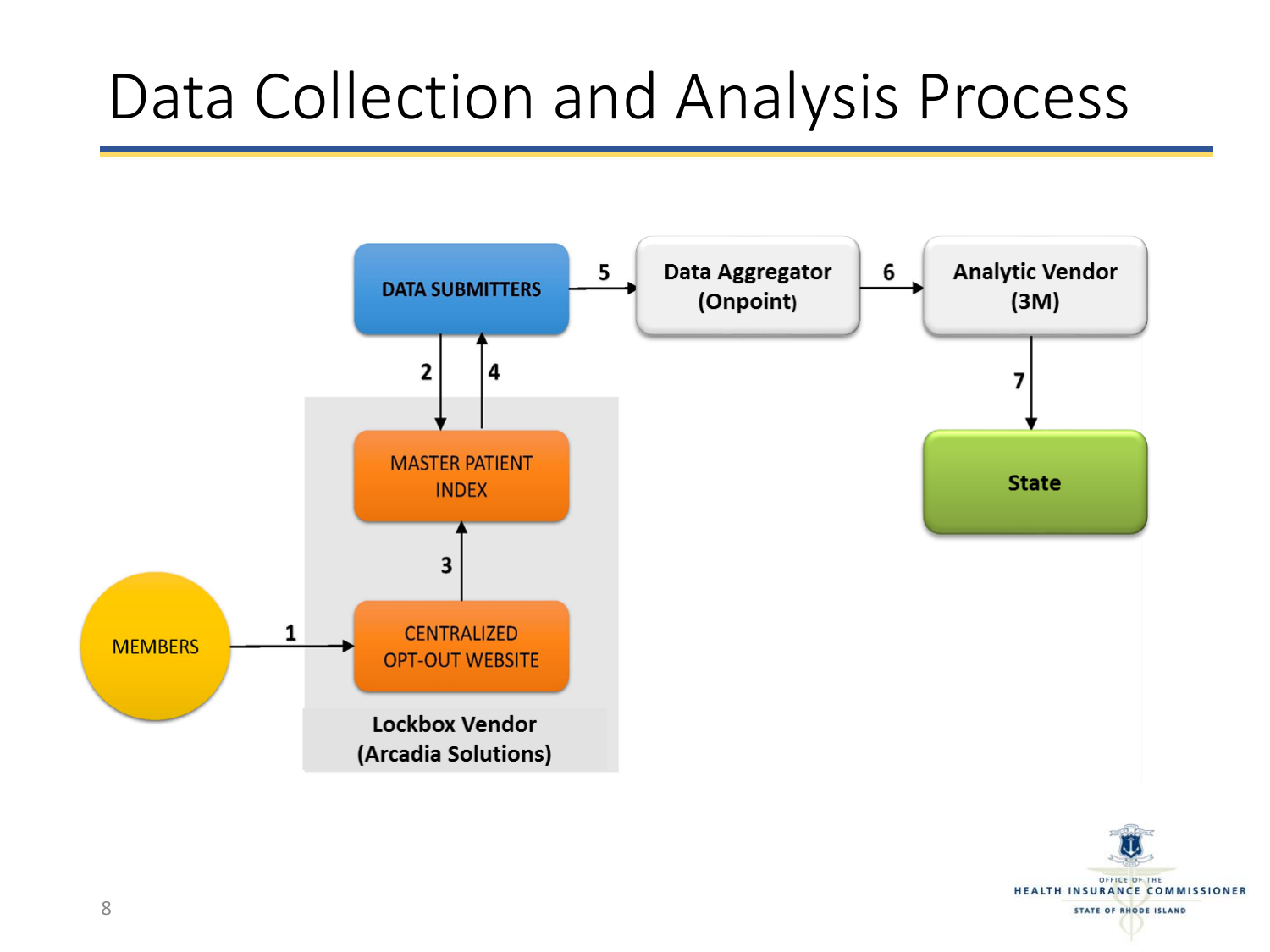#### APCD Opt-Out to Date

| <b>Health Plan</b> | <b>Total Members who</b><br>have Opted-Out | <b>Total Covered Lives in APCD</b><br>(Medical) | % Opted Out |
|--------------------|--------------------------------------------|-------------------------------------------------|-------------|
| Aetna              | 238                                        | 44,681                                          | 0.53%       |
| BCBS of RI         | 6,559                                      | 324,499                                         | 2.02%       |
| Cigna              | 157                                        | 23,240                                          | 0.68%       |
| Harvard Pilgrim    | 113                                        | 9,700                                           | 1.16%       |
| <b>NHPRI</b>       | 948                                        | 120,000                                         | 0.79%       |
| Tufts              | 215                                        | 20,728                                          | 1.04%       |
| UnitedHealthcare   | 4,529                                      | 276,981                                         | 1.64%       |
| HP/Medicaid        | 449                                        | 255,358                                         | 0.18%       |
| <b>Total</b>       | 13,208                                     | 1,075,187                                       | 1.23%       |

\* CVS Health and Medicare not subject to Opt-Out Notification rules

Table contains duplicates (e.g. a member who opts-out and has Medicaid *and* Aetna, will be counted in the opt-out numbers of both payers)

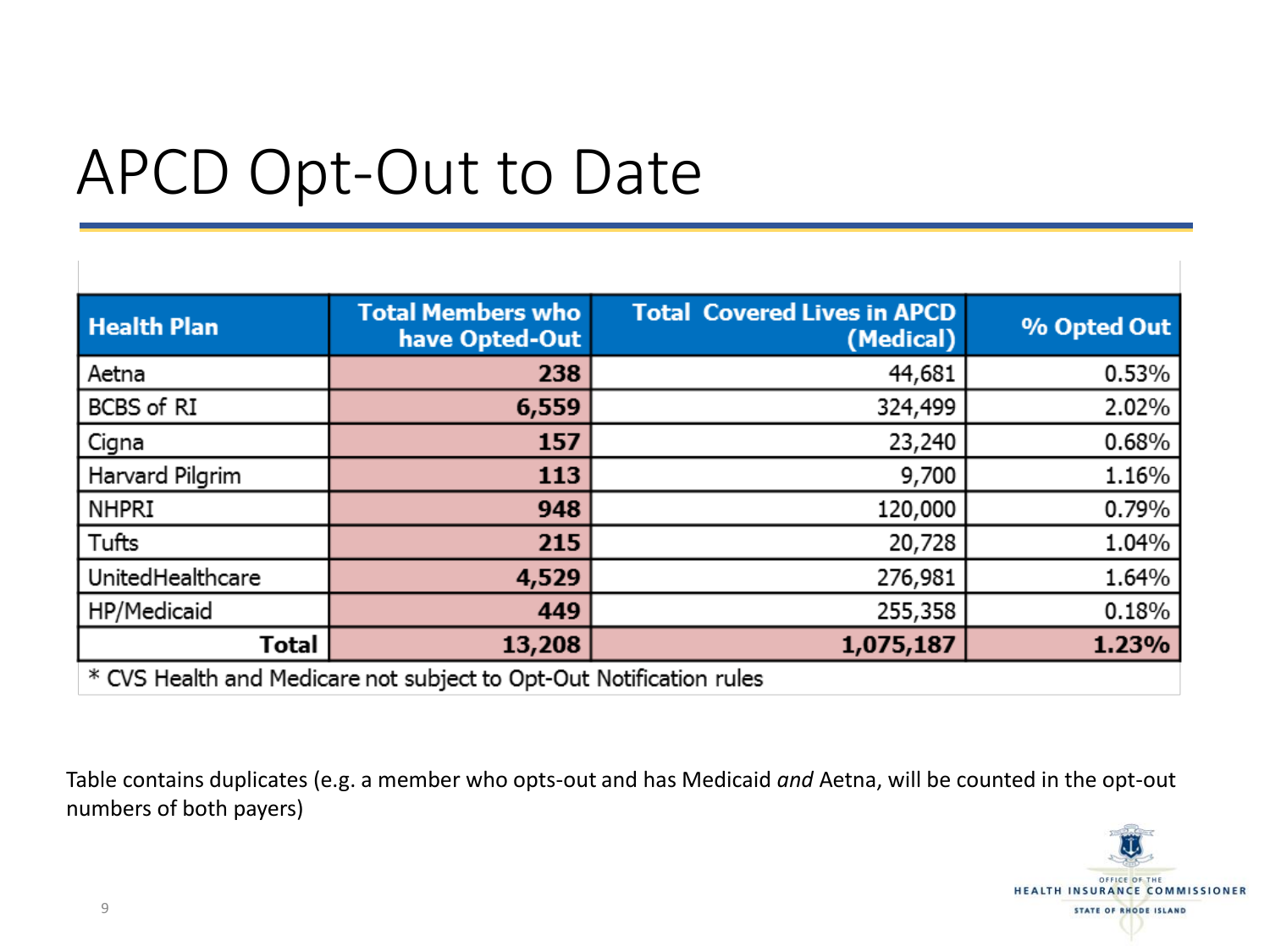#### APCD: Reports and Uses

#### • Role of APCD Reports

- Provide essential all-payer risk adjustment
- Longitudinal tracking of health data trends
- Measure the effect of reforms on Rhode Island's health care system
- Evaluate access and barriers to care
- Identify areas for improvement in spending, disease management, and program effectiveness
- Enable consumer decision support
- Analyze population health trends and monitor public health indicators

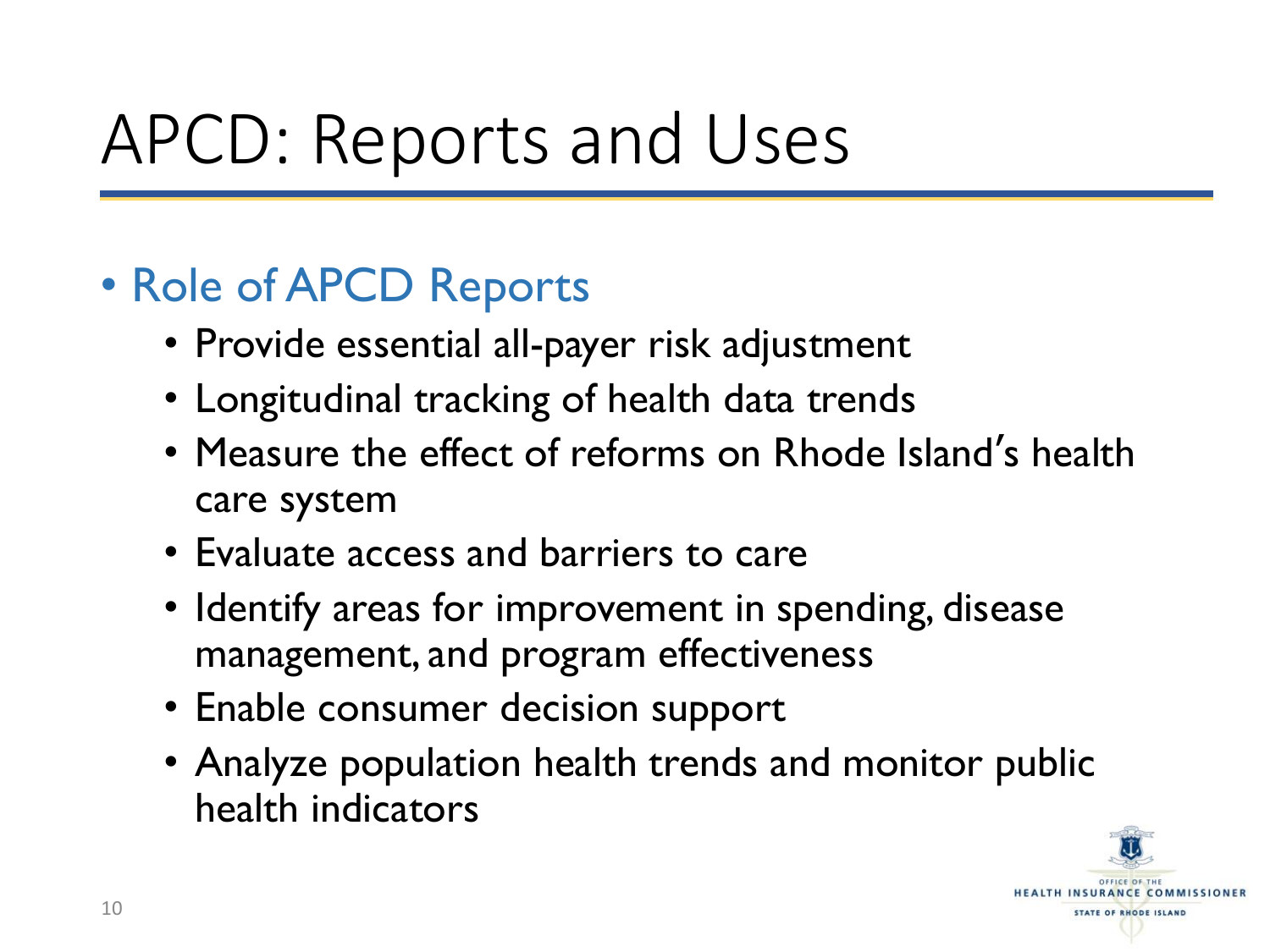### APCD Users and Potential Uses

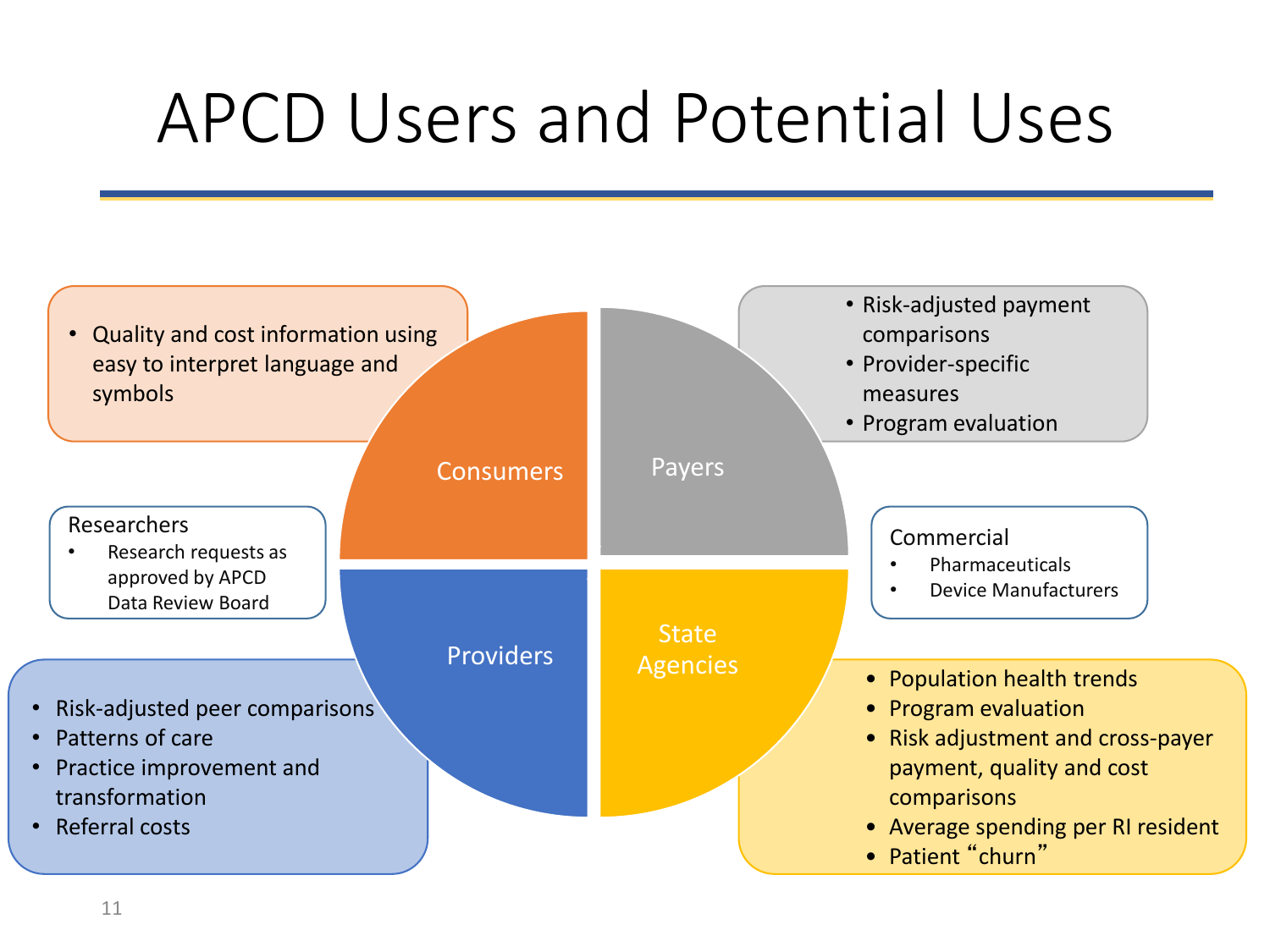## Specific Report Examples

- **Phase 1:** The earliest reports available will be for broad public health and policy efforts. These will present information at a high, aggregate level.
	- Total cost of care, readmission comparisons, inpatient and outpatient cost of care by county.
	- Risk adjustment for select groups
- **Phase 2:** The next level of reports will be more sophisticated and detailed, allowing for deeper drilldowns.
	- Trend data for various sites and providers of care
	- Estimates for out of pocket expenditures
	- Churn reports
	- Spread of payment reforms and value-based payments

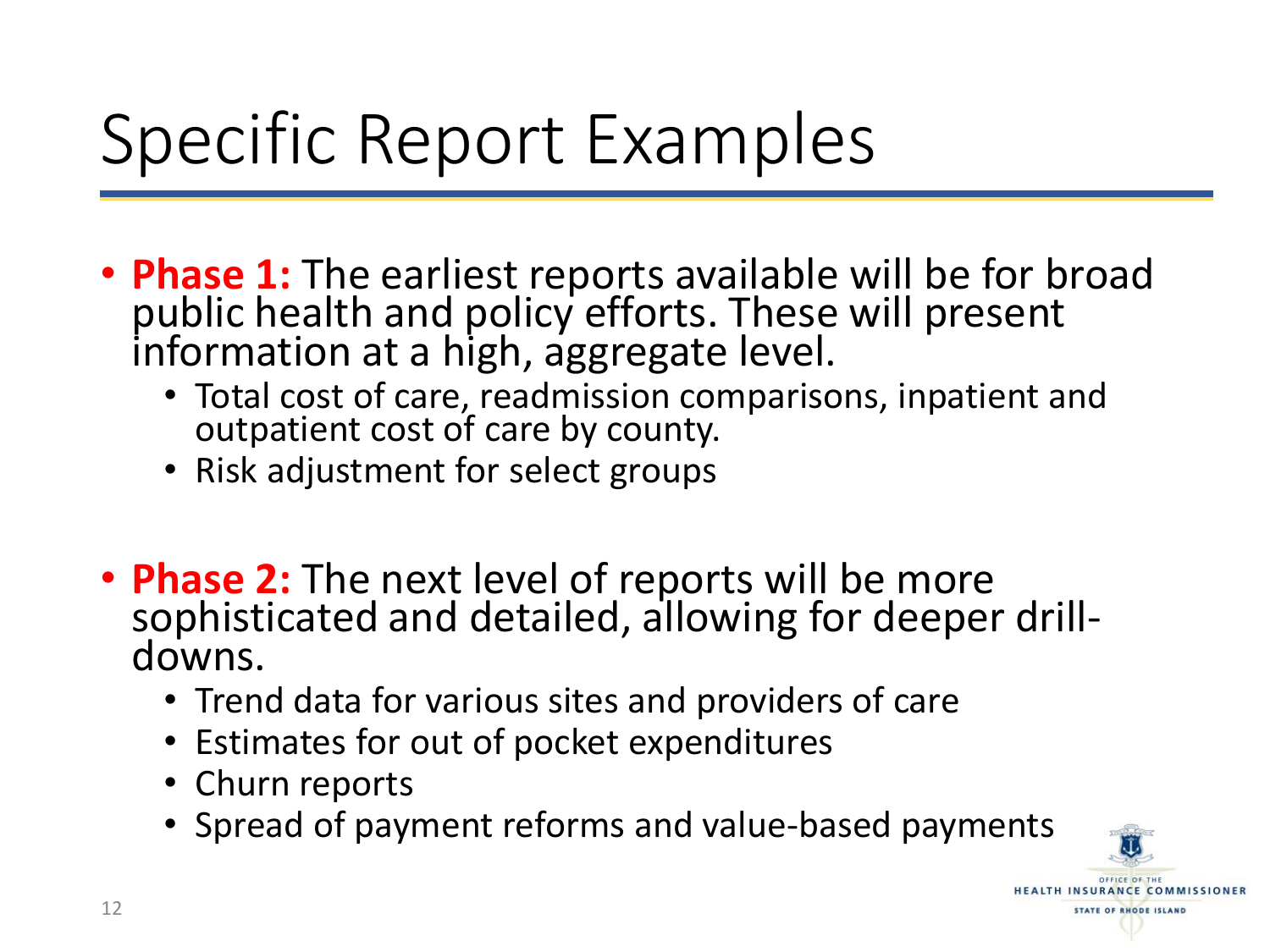#### Reporting Timeline

50 base reports in five packages

- 1. 12/2014: First statewide summary data
- 2. 4/2015: More detailed summary data
- 3. 6/2015: Updated 1 & 2, six new detailed reports
- 4. 9/2015: Updated 1-3, seven more detailed reports
- 5. 12/2015: Updated 1-4, six more detailed reports

3-5 include reports commissioned specifically for Health, OHIC, EOHHS, HSRI

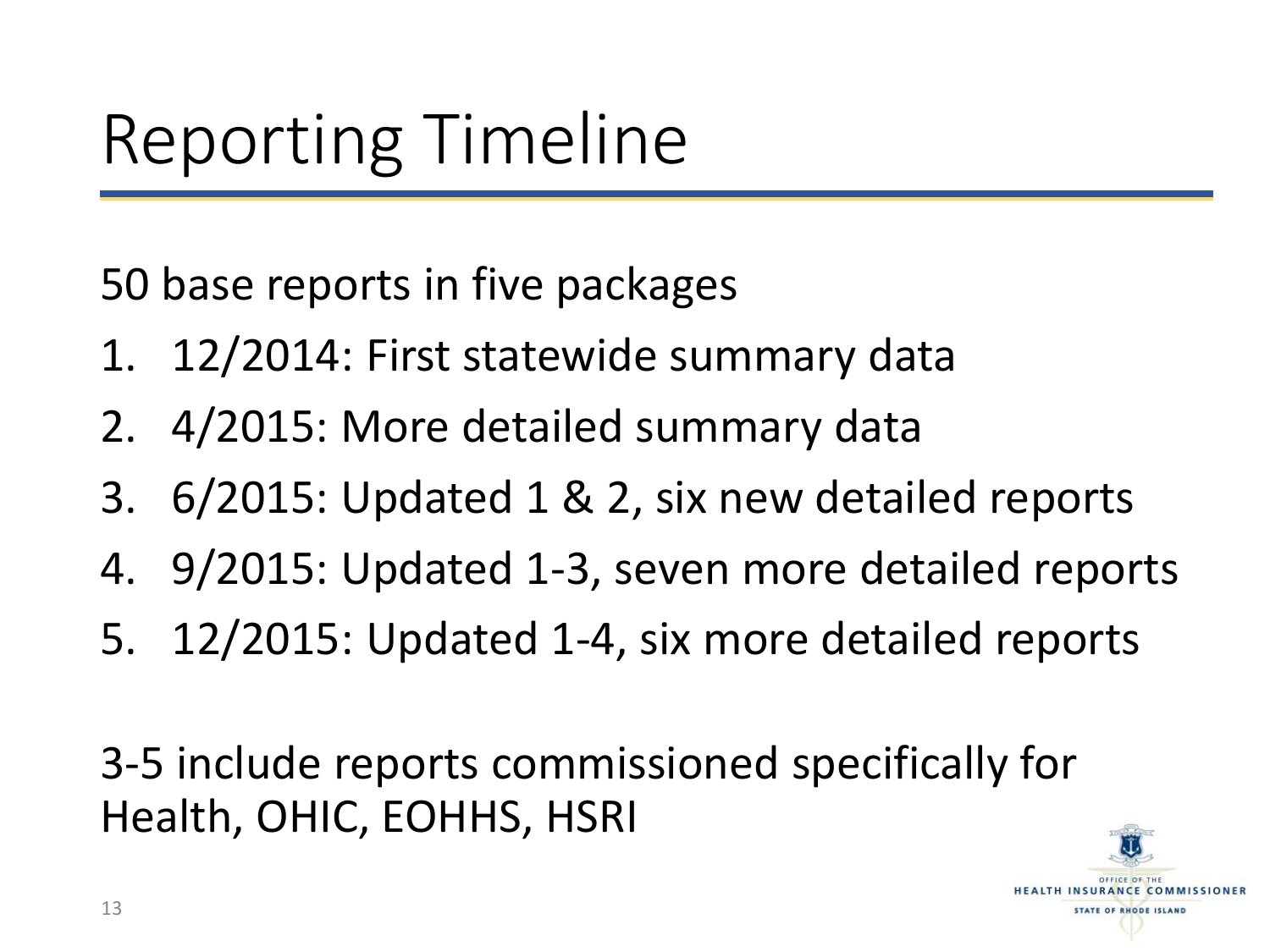# Report Package One

|                | Package 1: Available 11/30/2014                               |                                                                                      |  |
|----------------|---------------------------------------------------------------|--------------------------------------------------------------------------------------|--|
|                | APCD Data included in Reports: Test File $(3/1/14 - 3/31/14)$ |                                                                                      |  |
| $\mathbf{1}$   | <b>Summary Statistics:</b>                                    | Total covered lives by health insurer, age, race, sex, ethnicity, county and % in    |  |
|                | Demographics/Access                                           | PCMHs; Payment arrangements by provider                                              |  |
| $\overline{2}$ | <b>Summary Statistics: Coverage</b>                           | Total covered lives by insurance type, coverage level, age, sex, county              |  |
| 3              | <b>Summary Statistics: Medicaid</b>                           | Beneficiaries by program, age, sex, county. # of beneficiaries: dually eligible;     |  |
|                |                                                               | receiving long-term care, covered by add'I commercial insurance (TPL) with           |  |
|                |                                                               | breakdown by age, sex, county. Dually eligibles by type (i.e. Medicare Part A        |  |
|                |                                                               | only), age, sex, county                                                              |  |
| 4              | <b>Summary Statistics: Medicare</b>                           | # of Medicare beneficiaries and % in Medicare Advantage plan with breakdown          |  |
|                |                                                               | of age, sex, and county                                                              |  |
| 5              | <b>Summary Statistics: HSRI</b>                               | % of plans purchased through HSRI with breakdown of age, sex, and county;            |  |
|                |                                                               | HSRI plans by plan tier and market type (i.e. SHOP) with breakdown of age, sex,      |  |
|                |                                                               | and county.                                                                          |  |
| 6              | <b>Summary Statistics: Pharmacy Claims</b>                    | % of claims/prescriptions filled by mail-order pharmacy and out-of-network, by       |  |
|                |                                                               | insurer, sex, age, county; city/state distribution of pharmacies where               |  |
|                |                                                               | prescriptions are filled by health insurer; top 10 prescription drugs; average       |  |
|                |                                                               | dispensing fee, copay, coinsurance, deductible of these drugs, by health insurer.    |  |
| $\overline{7}$ | Summary Statistics: Inpatient and                             | Total medical claims submitted by age, sex, and county; Top 10 admitting,            |  |
|                | <b>Outpatient Claims and Procedures</b>                       | principal, secondary diagnoses, and procedures; Average charge, amount paid,         |  |
|                |                                                               | co-pay, coinsurance, and deductible for procedures, by health insurer/by             |  |
|                |                                                               | member; Utilization of healthcare services per 1,000: ambulatory care and ED         |  |
|                |                                                               | visits, including "admitted for observation" vs. "short stay"                        |  |
| 8              | <b>Summary Statistics: Providers</b>                          | # of providers by entity type (i.e. professional group, retail site); # of providers |  |
|                |                                                               | by entity code (i.e. urgent care, nursing home); City/state distribution of          |  |
|                |                                                               | providers, by health insurer                                                         |  |

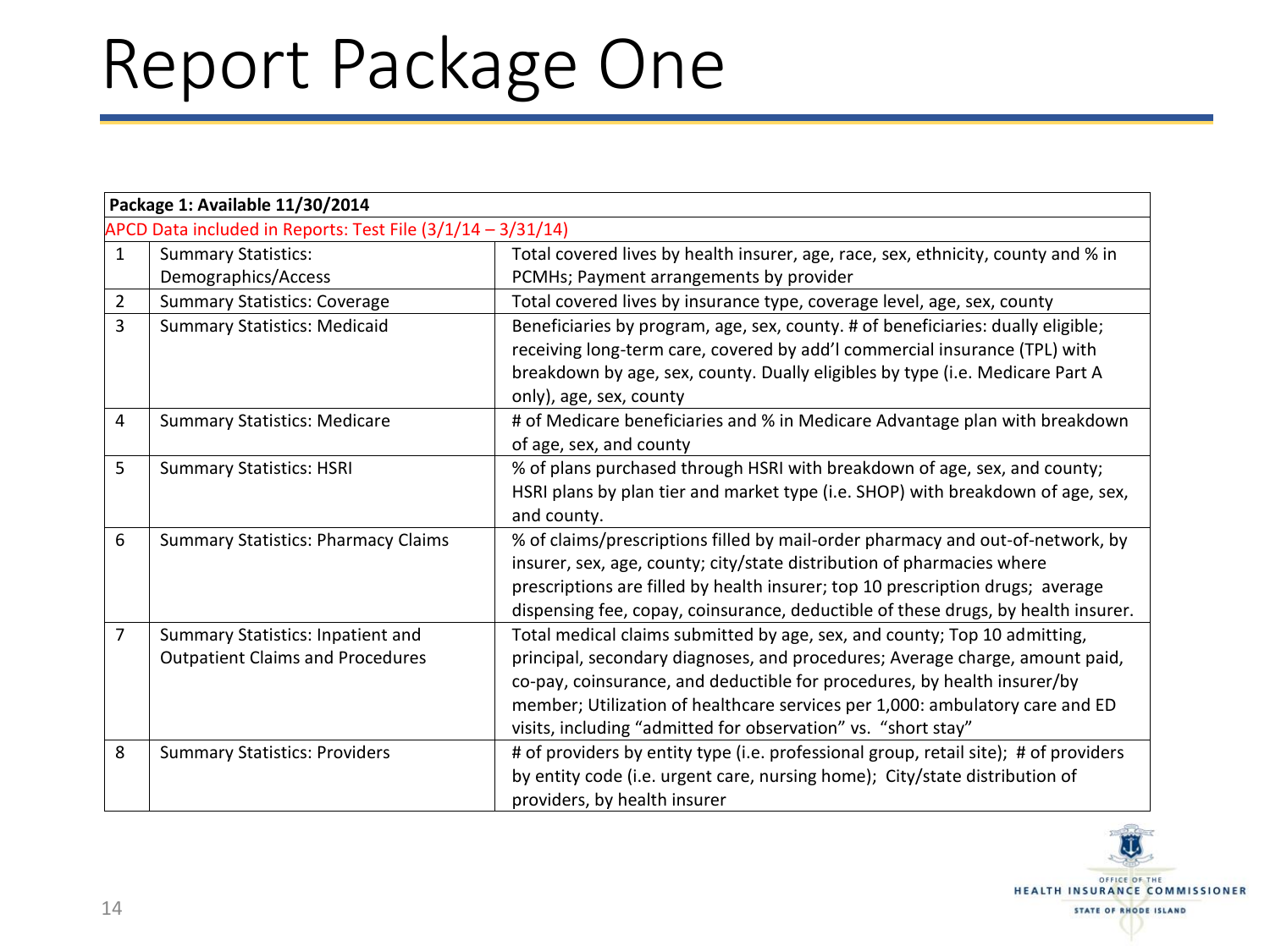## Report Package Two

| Package 2: Available 4/30/2015                                 |                                                                                                |                                                                        |  |
|----------------------------------------------------------------|------------------------------------------------------------------------------------------------|------------------------------------------------------------------------|--|
| APCD Data Included in Reports: Historic Data (1/1/11-12/31/13) |                                                                                                |                                                                        |  |
|                                                                | This package will also include updated versions of all reports in package 1, trended over time |                                                                        |  |
| $\mathbf{1}$                                                   | MMIS extract                                                                                   |                                                                        |  |
| 2                                                              | <b>HSRI</b> extract                                                                            |                                                                        |  |
| 3                                                              | CSI-RI report                                                                                  |                                                                        |  |
| 4                                                              | Total cost to expected cost of care                                                            | By gender, county, age, and service type                               |  |
| 5                                                              | <b>Payment Variation</b>                                                                       | By carrier, by discharge and risk-adjusted for impatient discharges    |  |
| 6                                                              | All-Cause and Preventable Readmissions                                                         | Detailed report on readmissions                                        |  |
| 7                                                              | Churn Report*                                                                                  | The #/% of beneficiaries that move in/out of Medicaid, Medicare and    |  |
|                                                                |                                                                                                | Commercial Plans. Who they are and "how" they churn.                   |  |
| 8                                                              | High Utilizer Report                                                                           | Detailed report, by insurance type                                     |  |
| 9                                                              | Out-of-State Healthcare Migration                                                              |                                                                        |  |
|                                                                | Patterns                                                                                       |                                                                        |  |
| 10                                                             | <b>Preventive Procedures</b>                                                                   | Rate/cost of preventive procedures (i.e.mammograms, colonoscopies, HPV |  |
|                                                                |                                                                                                | vaccine). Incl. geographic variation and demographic info.             |  |

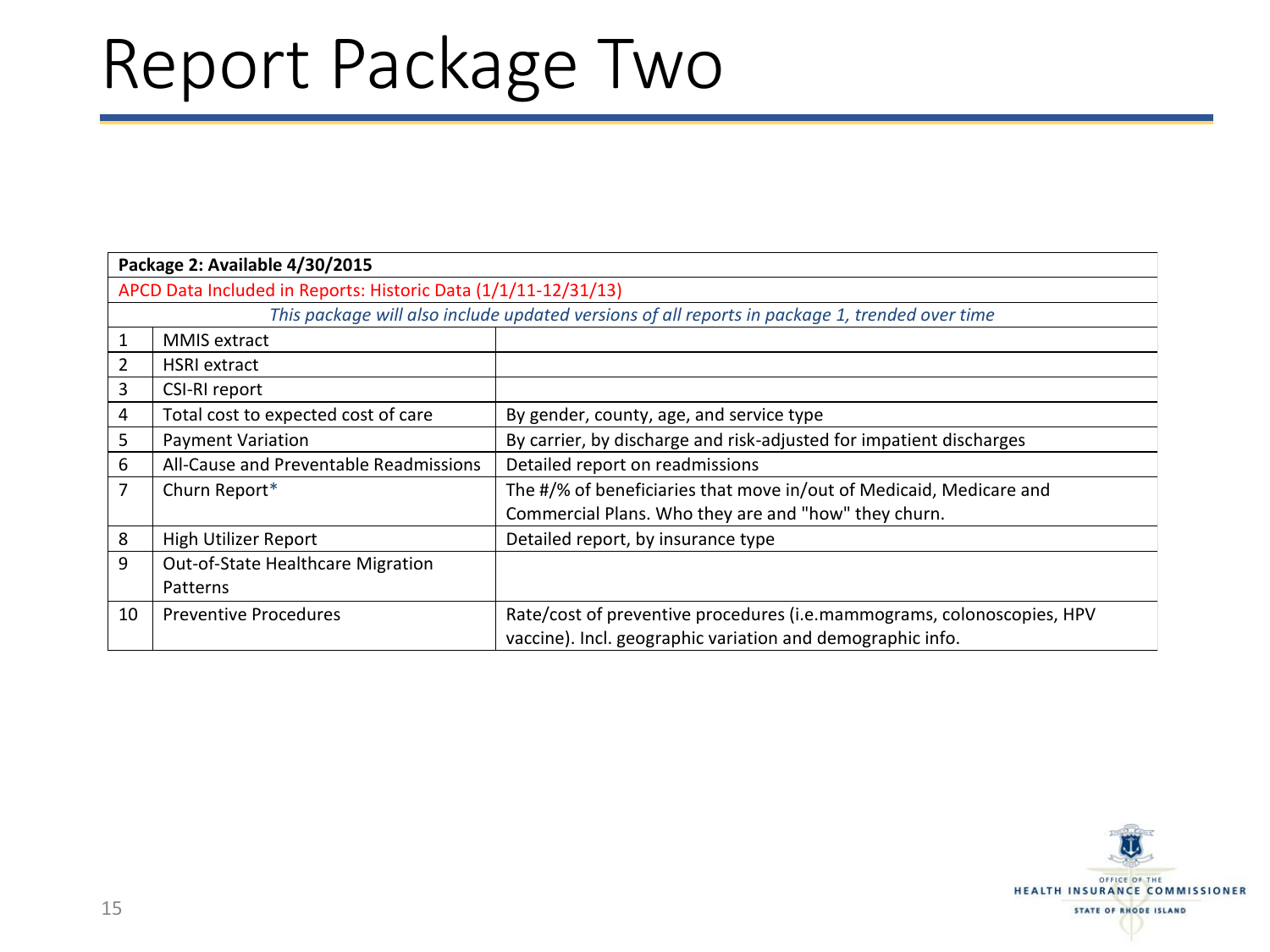#### Report Package Three

|                                                                              | Package 3: Available 6/30/2015                                                                                                    |                                                                                      |  |
|------------------------------------------------------------------------------|-----------------------------------------------------------------------------------------------------------------------------------|--------------------------------------------------------------------------------------|--|
| APCD Data Included in Reports: Historic Data and 2014 Data (1/1/11-12/31/14) |                                                                                                                                   |                                                                                      |  |
|                                                                              | This package will also include updated versions of all reports in package 1-2, unless otherwise specified by (*). Reports with an |                                                                                      |  |
|                                                                              |                                                                                                                                   | (*) will be updated annually.                                                        |  |
| 1                                                                            | MMIS extract                                                                                                                      |                                                                                      |  |
| 2                                                                            | <b>HSRI</b> extract                                                                                                               |                                                                                      |  |
| 3                                                                            | CSI-RI report                                                                                                                     |                                                                                      |  |
| 4                                                                            | <b>Chronic Disease Report</b>                                                                                                     | Detailed report on top 10 chronic diseases and their associated costs. This          |  |
|                                                                              |                                                                                                                                   | includes prescription patterns (what medication is prescribed for what disease,      |  |
|                                                                              |                                                                                                                                   | and in what combination) and medication management (are prescriptions                |  |
|                                                                              |                                                                                                                                   | being refilled at a rate which implies dosage compliance?).                          |  |
| 5                                                                            | Provider Comparison (Hospitals)                                                                                                   | Cost/quality of hospitals through an analysis of 10 common procedures.               |  |
| 6                                                                            | Draft: Medicaid Utilization Report*                                                                                               | portion and types of procedures paid for by Medicaid (i.e. does Medicaid pay         |  |
|                                                                              |                                                                                                                                   | for a disproportionate number of births in RI?). An analysis of where                |  |
|                                                                              |                                                                                                                                   | beneficiaries receive their care and the relative costs of different facility types. |  |
|                                                                              |                                                                                                                                   | This report will be a "draft" and available for internal use only.                   |  |
| 7                                                                            | Health Status Indicators: RI-vs. US*                                                                                              | RI vs. national average. may include maternity indicators, quality measures,         |  |
|                                                                              |                                                                                                                                   | prevalence of diseases, etc.                                                         |  |
| 8                                                                            | Alternative Service Delivery and                                                                                                  | Comparative effectiveness of PCMHs and global capitation                             |  |
|                                                                              | Payment System Report*                                                                                                            |                                                                                      |  |
| 9                                                                            | <b>HSRI Report</b>                                                                                                                | Report on residents on/off exchange (by insurance product type, tier, and            |  |
|                                                                              |                                                                                                                                   | carrier). Incl. demographics, product choices, tiers, and carriers. This also        |  |
|                                                                              |                                                                                                                                   | includes a "risk adjustment factor" and trend analysis                               |  |

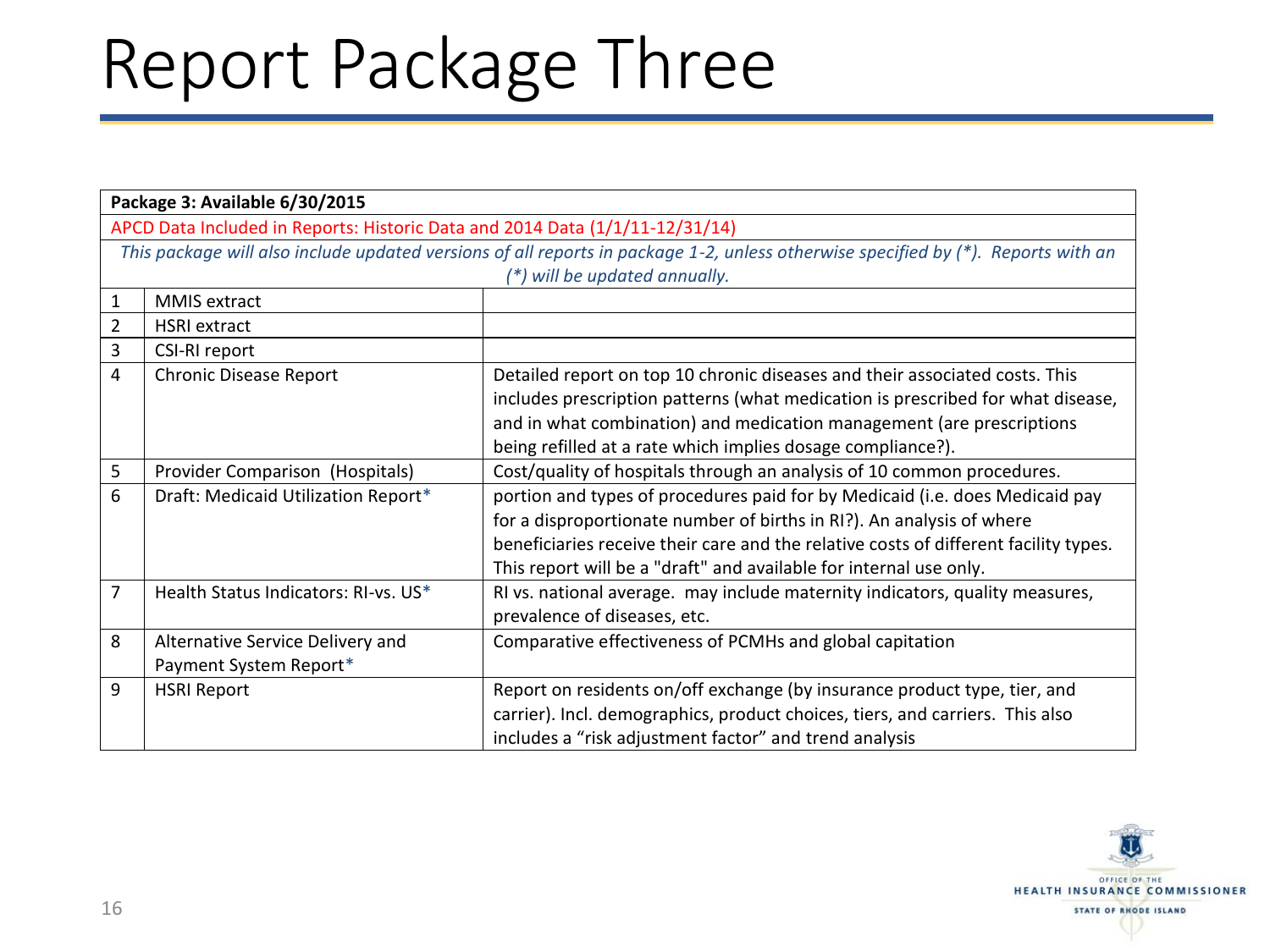#### Report Package Four

|    | Package 4: Available 9/30/2015                                                                                                                                      |                                                                              |  |
|----|---------------------------------------------------------------------------------------------------------------------------------------------------------------------|------------------------------------------------------------------------------|--|
|    | APCD Data Included in Reports: Historic Data, 2014 Data, 1Q2015 (1/1/11-3/31/15)                                                                                    |                                                                              |  |
|    | This package will also include updated versions of all reports in packages 1-3, unless otherwise specified by (*). Reports with an<br>(*) will be updated annually. |                                                                              |  |
| 1  | <b>MMIS</b> extract                                                                                                                                                 |                                                                              |  |
| 2  | <b>HSRI</b> extract                                                                                                                                                 |                                                                              |  |
| 3  | CSI-RI report                                                                                                                                                       |                                                                              |  |
| 4  | <b>Behavioral Health Utilization</b>                                                                                                                                |                                                                              |  |
| 5  | <b>Behavioral Health Prescriptions</b>                                                                                                                              | This will include common DRGS, and medication management.                    |  |
| 6  | End-of-Life Care Report                                                                                                                                             | Utilization and associated costs. This includes hospice, nursing homes, etc. |  |
| 7  | Private vs. Public Insurance Comparison                                                                                                                             | Utilization patterns and differences in cost                                 |  |
| 8  | Opioid Use Report*                                                                                                                                                  |                                                                              |  |
| 9  | Lead Poisoning Report*                                                                                                                                              |                                                                              |  |
| 10 | Final Version: Medicaid Utilization<br>Report*                                                                                                                      | Final report based on State feedback (draft provided in Package 3).          |  |